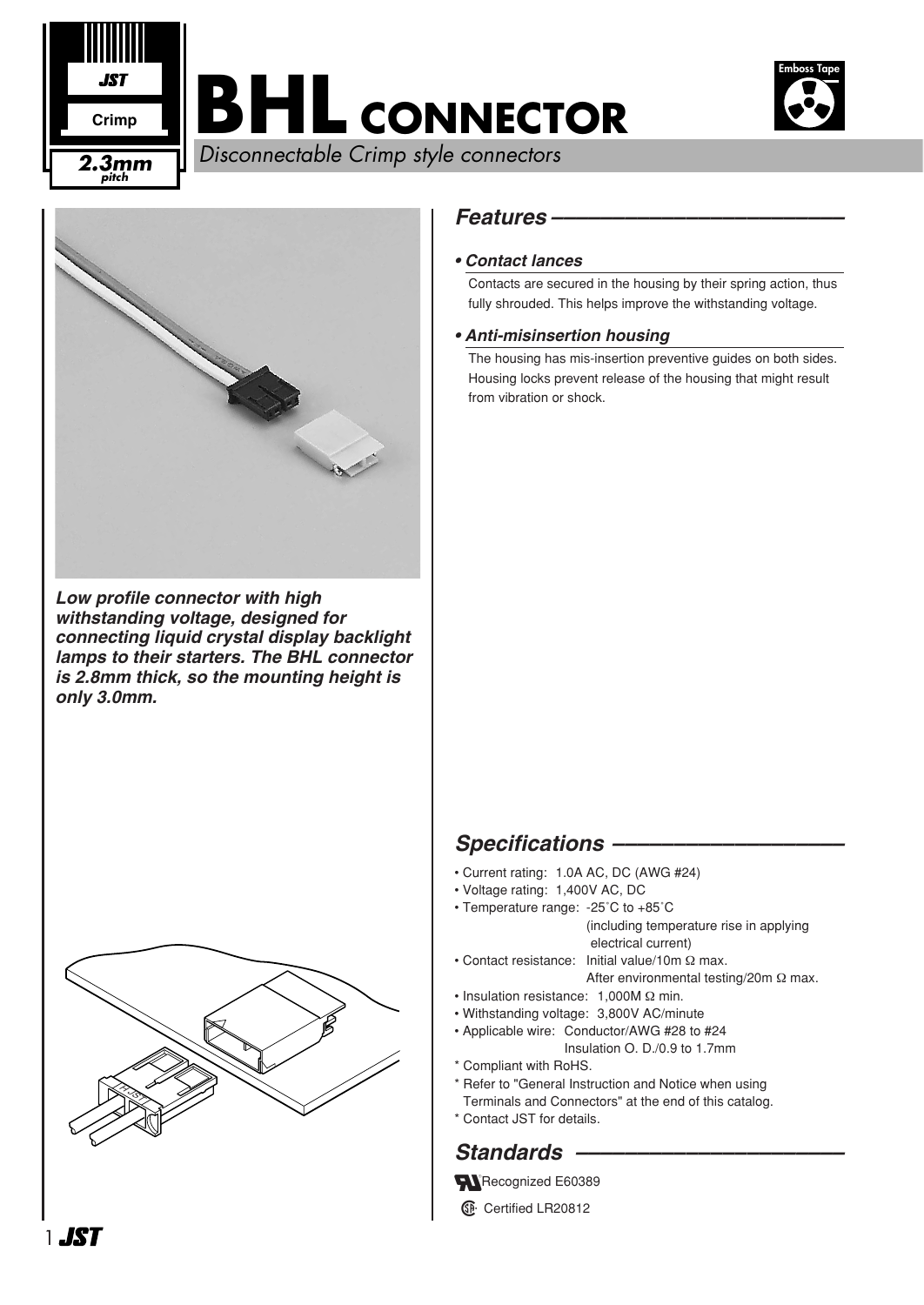## **BHL CONNECTOR**

#### *Contact –––––––––––––––––––––––––––––––––––––––––––––––––––––––––––––––––*



| Model No.                                      | Applicable wire |          |                       |             |  |  |  |
|------------------------------------------------|-----------------|----------|-----------------------|-------------|--|--|--|
|                                                | mm <sup>2</sup> | AWG#     | Insulation O.D. (mm)  | Q'ty / reel |  |  |  |
| SBHL-002T-P0.5                                 | 0.08 to 0.22    | 28 to 24 | $0.9 \text{ to } 1.7$ | 10,000      |  |  |  |
| <b>Material and Finish</b>                     |                 |          |                       |             |  |  |  |
| Phosphor bronze, tin-plated (reflow treatment) |                 |          |                       |             |  |  |  |

*RoHS compliance*

#### *Housing –––––––––––––––––––––––––––––––––––––––––––––––––––––––––––––––––*



#### *Shrouded header –––––––––––––––––––––––––––––––––––––––––––––––––––––––––*



| Circuits                                                                                                                                                                                                      | Model No.       | $Q'$ ty / reel |  |  |  |  |
|---------------------------------------------------------------------------------------------------------------------------------------------------------------------------------------------------------------|-----------------|----------------|--|--|--|--|
| 2                                                                                                                                                                                                             | SM02B-BHLS-1-TB |                |  |  |  |  |
| <b>Material and Finish</b>                                                                                                                                                                                    |                 |                |  |  |  |  |
| Post: Copper alloy, copper-undercoated, tin-plated (reflow treatment)<br>Wafer: Heat resisting resin, UL94V-0, natural (ivory)<br>Solder tab: Copper alloy, copper-undercoated, tin-plated (reflow treatment) |                 |                |  |  |  |  |

*RoHS compliance This product displays (LF)(SN) on a label. Note: The products listed above are supplied on embossed-tape.*